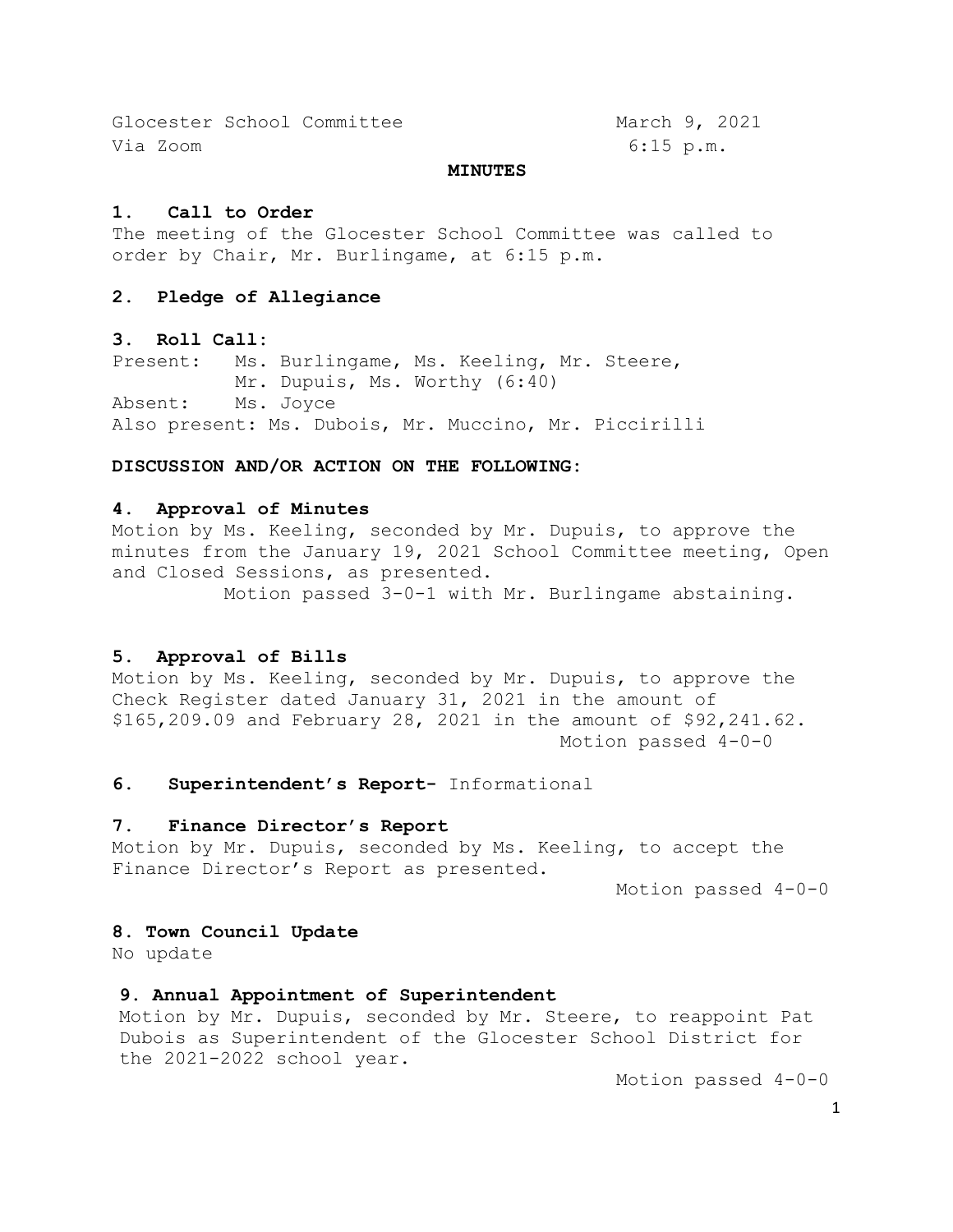### **10. Review of FY 2020 Audit**

Mr. Paul Dansereau from Baxter Dansereau & Associates reviewed the audit and responded to questions.

### **11. Review of 2021-2022 Preliminary Budget**

Mr. Muccino responded to questions regarding the 2021-2022 Glocester School Department budget.

*(Ms. Worthy joined the meeting.)*

**12. Approval of Revisions to Homeschool Policy- 1st Reading**  Motion by Ms. Keeling, seconded by Mr. Burlingame, to approve the revisions to the Homeschool Policy as a 1st Reading Motion passed 5-0-0

Mr. Piccirilli will add language regarding the loaning of textbooks to the policy for consideration at the April 6th meeting.

## **13. Accomplishments/Recognitions of Fogarty Memorial and West Glocester Schools**

Ms. Mokaba and Ms. Zambarano reported that a number of students have returned to in-school learning (from home schooling or distance learning); both schools are preparing for state testing.

## **14. Consideration of Health and Dental Proposal for Glocester Schools from the RI Interlocal Trust**

After much discussion, a motion was made by Ms. Worthy, and seconded by Ms. Keeling, to continue discussion at a special meeting. (*NB Scheduled for Monday, March 15, 2021 @ 6:15*.) Motion passed 5-0-0

# **15. Authorization of School Committee Chair to Sign Authorization Allowing the Business Manager to File with the RI General Treasurer's Office to Collect Unclaimed Property for Glocester School Department**

Motion by Ms. Keeling, seconded by Mr. Dupuis, to authorize the School Committee Chair to sign the authorization allowing the Business Manager to file with the RI General Treasurer's Office to collect unclaimed property for Glocester School Department Motion passed 5-0-0